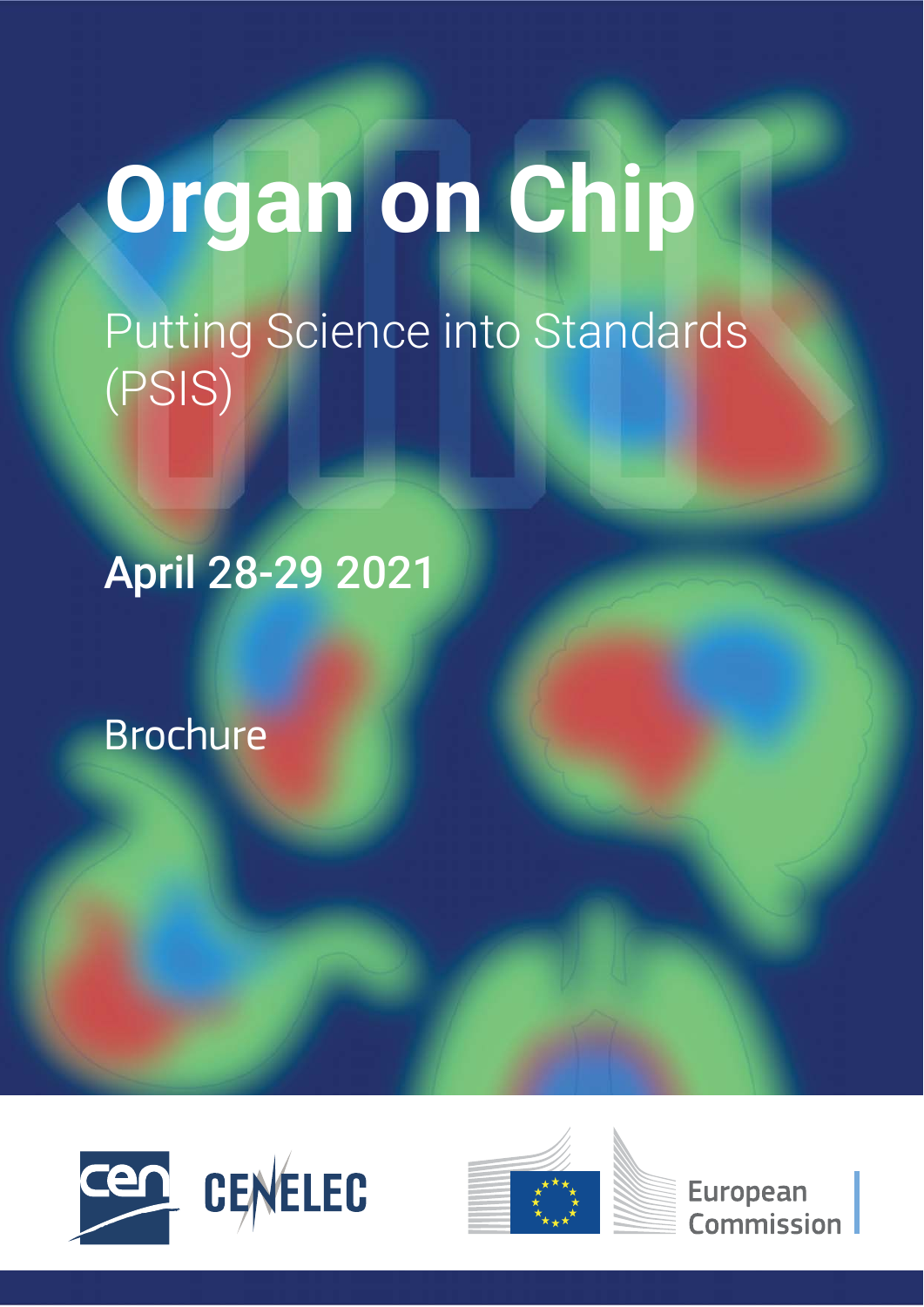# Putting Science into Standards Workshop Organ-on-Chip 28-29 April 2021 (online)

The European Commission's Joint Research Centre (JRC) and CEN-CENELEC carry out an annual 'foresight on standardisation' action with the aim of Putting Science into Standards (PSIS).

The topic for the 2021 PSIS Workshop will be "Organ-on-Chip".

The development of Organ-on-Chip (OoC) technologies and tools has been extensive in recent years, with the expectation that OoC will lead to:

- More human-relevant approaches in biomedical research;
- Faster, cheaper and more effective pre-clinical evaluation of new drugs;
- Better ways to assess the potential health effects and toxicity of drugs, chemicals, food products and cosmetics;
- Acceleration of drug repurposing;
- Reduction and replacement of animal testing.

The PSIS initiative is a unique opportunity to gather together stakeholders from different fields to identify application areas and related priorities, to share views on future developments and stakeholder needs, and to provide recommendations to CEN-CENELEC on possible next steps.

We invite you to participate in the PSIS 2021 "Organ-on-Chip" Workshop to be held online on 28-29 April 2021.

## **Relevance of OoC standardisation**

Pre-normative work performed by European and international consortia indicates that standardisation should be a cornerstone for the advancement of OoC technology and its efficient transfer into promising areas of application. It is expected that standardisation activities will:

- Increase implementation of OoC in current and future regulatory frameworks.
- Allow OoC to be used in emergency situations for rapid development and testing of drugs and vaccines.
- Strengthen Europe's position as the leader in finding better alternatives to the use of animals for scientific purposes.
- Support European OoC start-ups to bridge the 'valley of death' in shorter timeframes and with lower costs, reaching commercialisation and increasing their market share.

## **Putting Science into Standards (PSIS)**

The PSIS initiative identifies emerging science and technology areas that could benefit from standardisation activities to enable innovation and enhance industrial competitiveness. Each year CEN-CENELEC and JRC select a topic for a PSIS workshop from a variety of proposals made by JRC scientists.

### **What is an Organ-on-Chip?**

Organ-on-Chip (OoC) refers to a group of innovative technologies able to maintain and monitor living engineered human or animal tissues in a controlled microenvironment. The purpose of OoCs is to mimic specific aspects of organ physiology and function, including interactions between different organs in the body.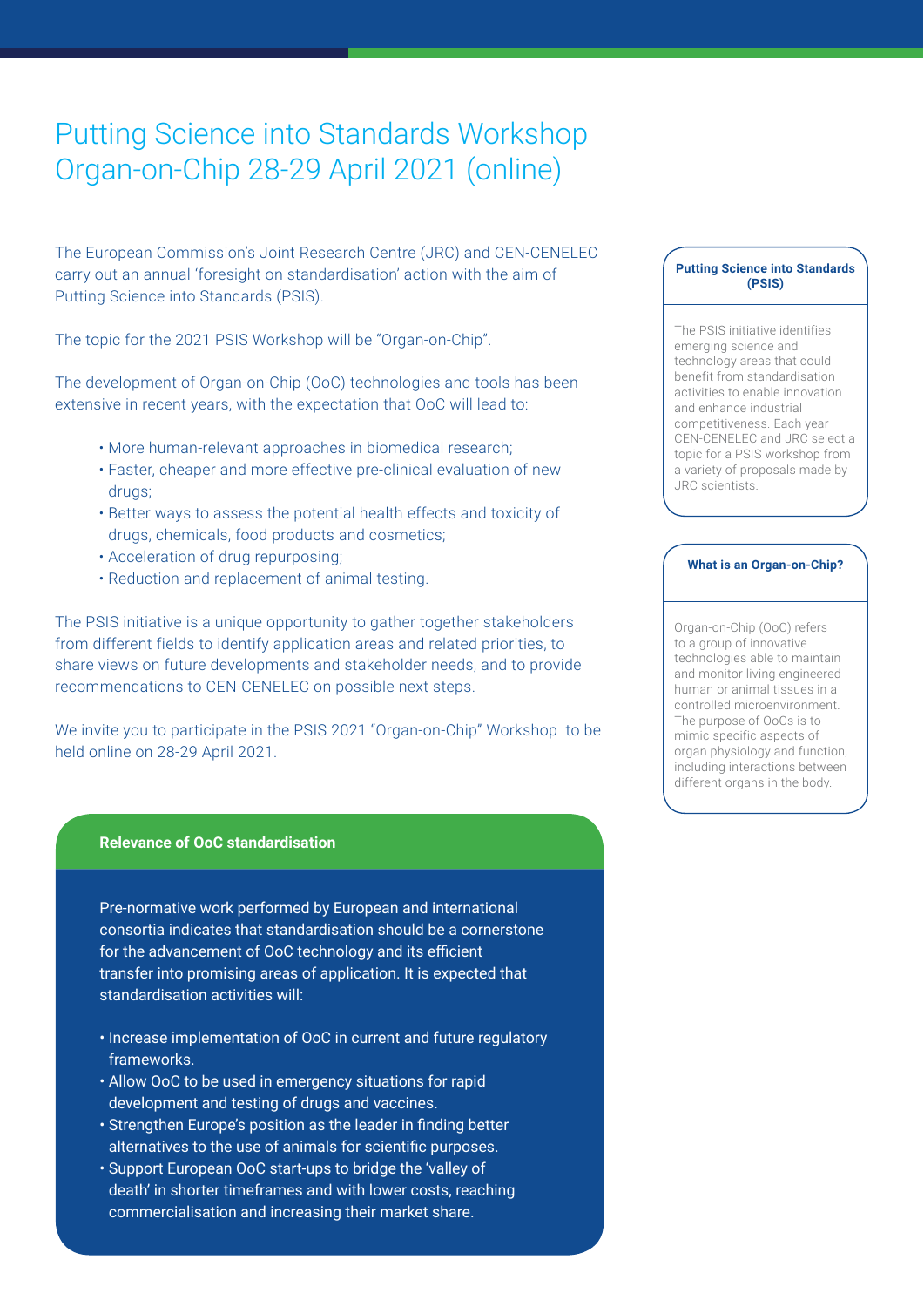# Organ-on-Chip applications

The development of OoC, bringing technology and biology together, started in universities about 15 years ago, but in the past few years their use has rapidly expanded, thanks to increasing use in pharma companies. OoC includes a wide range of different technologies of varying complexity and their range of applicability typically varies based on the organ function that is mimicked.

OoC can be used for applications in many scientific fields, the most common being toxicity testing, drug discovery and development (including biokinetics), disease modelling and personalised medicine.

The use of these technologies is also relevant for biomedical research where it could replace the use of animal models in the study of specific pathologies such as cancer and neurodegenerative disorders.



OoC types with focus on single organs, multiple organs with relevant interaction and full body emulation. © U. Marx et al., "Biologyinspired microphysiological system approaches to solve the prediction dilemma of substance testing", ALTEX, vol. 33, no. 3, pp. 272-321, Aug. 2016. Under CC BY 4.0.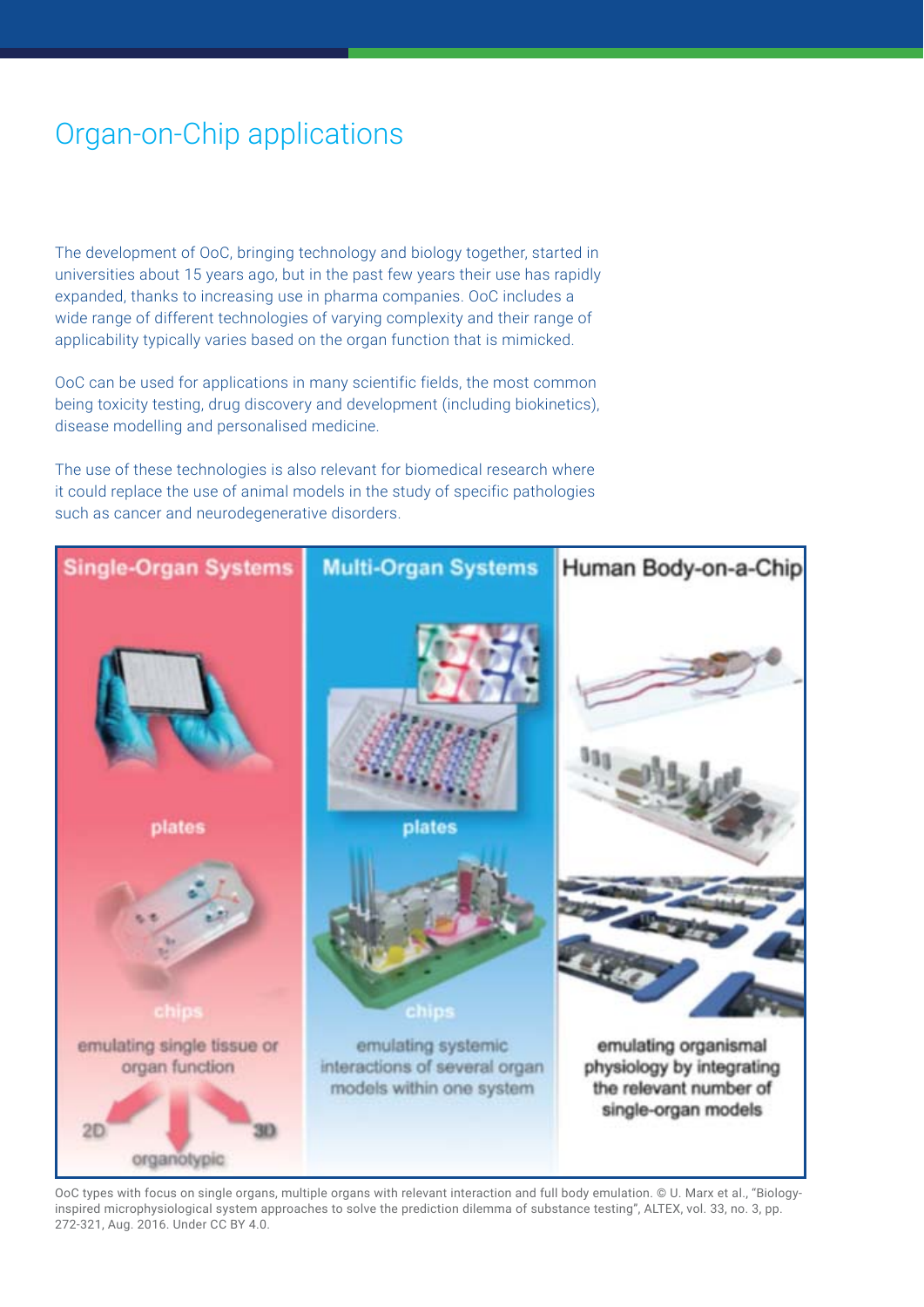## Possible standardisation priorities

Considerable international interest and funding in OoC has resulted in some companies being already able to offer products at high Technological Readiness Level (TRL 7/8) for specific applications. However, the majority of the devices are still being developed and tested in research laboratories and start-ups (TRL 3/4).

Standards are powerful tools that can be used to support the process of OoC qualification, thus demonstrating biological relevance, increasing implementation by end-users, and facilitating regulatory acceptance. Standards can support the qualification and assessment of these new technologies, by enabling appropriate characterisation of OoC devices, including a systematic description of expected performance. Standards can facilitate the interoperability of different OoC components thereby facilitating innovation and product development. Moreover, standards can be used to benchmark OoC performance to allow comparisons to be made between similar devices and to determine fitness-for-purpose. Standards can also improve communication through harmonised reporting of system characteristics using agreed formats and terms.

## **Opportunities for standardisation**

- 1. Terminology. A clear and common definition and classification of OoC devices is fundamental to facilitate communication among developers, end-users and regulators. Many new terms related to OoC are being used by different communities and thus there is a need to define and agree on a common lexicon.
- 2. Methodology to assess the technological performance of the device. Although the technology is quite advanced, developers typically use their own internal procedures for technical validation. A consensus is needed on relevant parameters to be controlled, the acceptability ranges and the measurement methods and units that should be used.
- 3. Methodology for the biological assessment. Due to the many applications of OoC, this assessment has to be conducted considering specific purpose or context of use. It is important to identify relevant biomarkers for each organ function and reference compounds (e.g. positive and negative controls) that can be used for characterisation of the biological performance.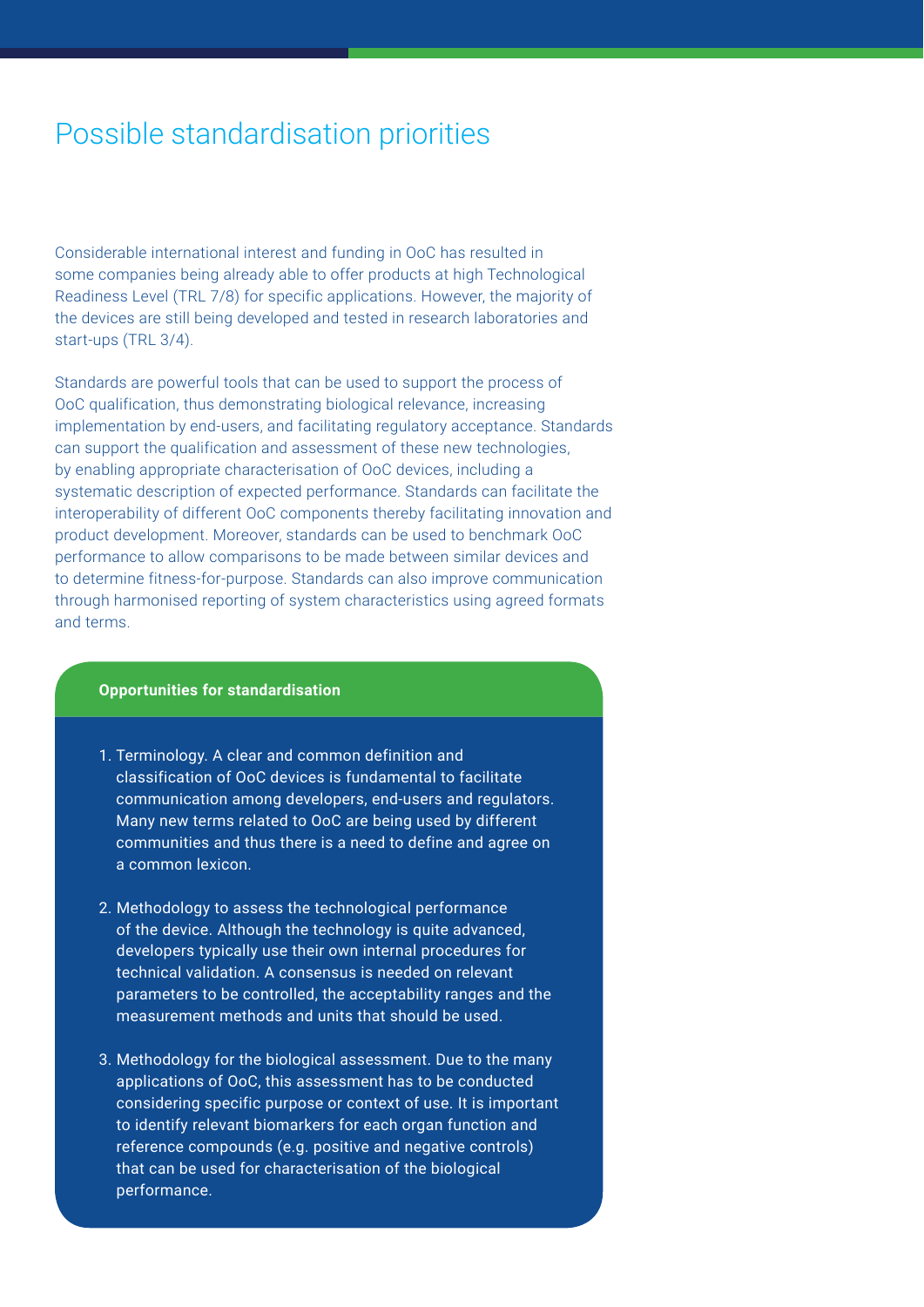# An international standardisation effort

Various consortia have developed position papers that describe the vision of many stakeholders, both at European and international levels, with specific focus on standards development and on the role of standards in advancing the OoC field.

The Organ-on-Chip in development (ORCHID ) project was an EU initiative aiming at creating a roadmap for OoC technology and building a network of all relevant stakeholders in this promising innovative field. The ORCHID project delivered a European OoC roadmap, including standardisation and qualification recommendations that cover both technological and biological assessment.<sup>1</sup>

Another welcome outcome of the project was the creation of the European Organ-on-Chip society (EUROoCS ) which brings together public institutions; academic research communities; industry groups representing the pharmaceutical, cosmetics, chemicals, and food sectors; hospitals and university medical centres; patient associations; regulatory agencies and policy makers.

The T4 workshop, organised in June 2019 by CAAT- Europe (the Center for Alternative to Animal Testing in Europe), brought together 46 leading international experts from all key stakeholder groups – academia, supplier industry, pharmaceutical and consumer products industries, and leading regulatory agencies. The workshop analysed challenges and hurdles along the life cycle of microphysiological systems (MPS), a group of technologies which also include OoC. In their report "Biology-inspired MPS to Advance Patient Benefit and Animal Welfare in Drug Development"<sup>3</sup>, standardisation and harmonisation are being fundamental to advance the qualification and validation of OoC technology.

The IQ Consortium (International Consortium for Innovation and Quality in Pharmaceutical Development) - MPS Affiliate, includes stakeholders from the pharma industry that are already using or are interested in using OoC technologies in their drug development cycle. The consortium works with National Institute of Health (NIH), Food and Drug Administration (FDA) and tissue chip developers towards the implementation and qualification of MPS models as in vitro tools for drug development. Their perspectives are described in a series of papers<sup>3</sup> on specific organs and applications published in early 2020.

#### **The ORCHID project**

The ORCHID project<sup>2</sup> (Organon-Chip in development) was coordinated by Leiden University Medical Center and the Dutch Organ-on-Chip consortium (hDMT). It started in October 2017 and ran for 2 years and involved 7 leading European research institutions.

- **1.** Drug Discovery Today 2017 Sep;22(9):1392-1399. doi: 10.1016/j. drudis.2017.03.011
- **2.** ALTEX Alternatives to animal experimentation, 36(3), pp. 481-492. doi: 10.14573/altex.1905221.
- **3.** ALTEX Alternatives to animal experimentation, 37(3), pp. 365-394. doi: 10.14573/altex.2001241.
- **4.** Lab Chip, 2020,20, 1049-1057, doi: 10.1039/C9LC01168D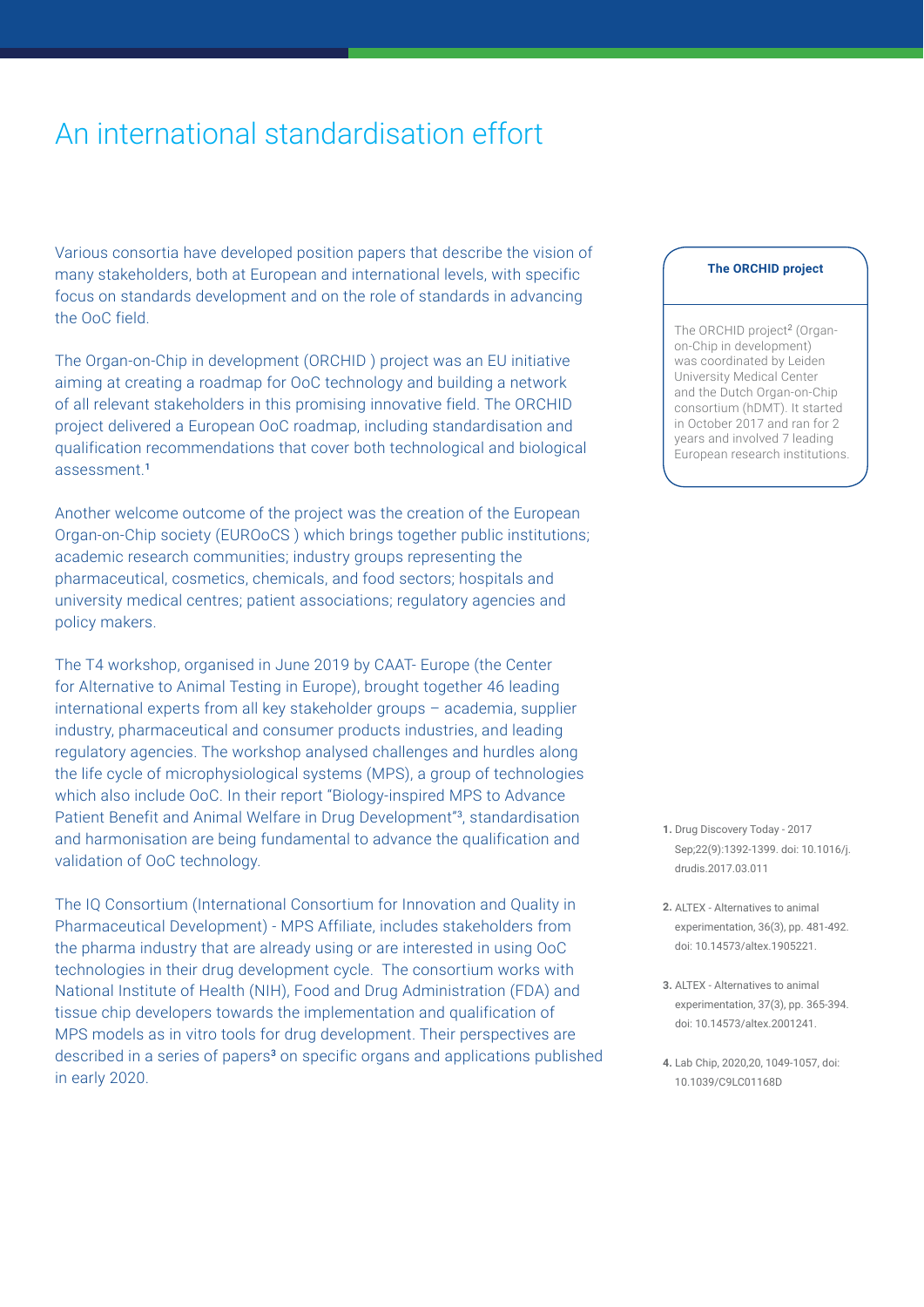# Advisory board members

Alexios Tzannis (IMT) Andreas Jenet (European Commission – JRC) Andries van der Meer (University of Twente) Anna Herland (KTH) Anne Riu (L'Oréal) Ashok Ganesh (CEN-CENELEC) Berend van Meer (Leiden University Medical Center) Christian Pellevoisin (Episkin) Dries Braeken (Imec) Fabio Taucer (European Commission – JRC) Janny van den Eijnden-van Raaij (hDMT, EUROoCS) Lena Morgan (SIS) Livia Mian (CEN-CENELEC) Luis Fernández (University of Zaragoza) Massimo Mastrangeli (TU Delft) Maurice Whelan (European Commission – JRC) Monica Piergiovanni (European Commission – JRC) Nicolas Verplanck (CEA Leti) **Ozlem Cangar** (European Commission – DG R&I) Patrick Courtney (SiLA) Peter Loskill **Peter Loskill Contract Contract Contract Contract Contract Contract Contract Contract Contract Contract Contract Contract Contract Contract Contract Contract Contract Contract Contract Contract Contract Co** Samira Nik (CEN-CENELEC) Wolfgang Eberle (Imec)